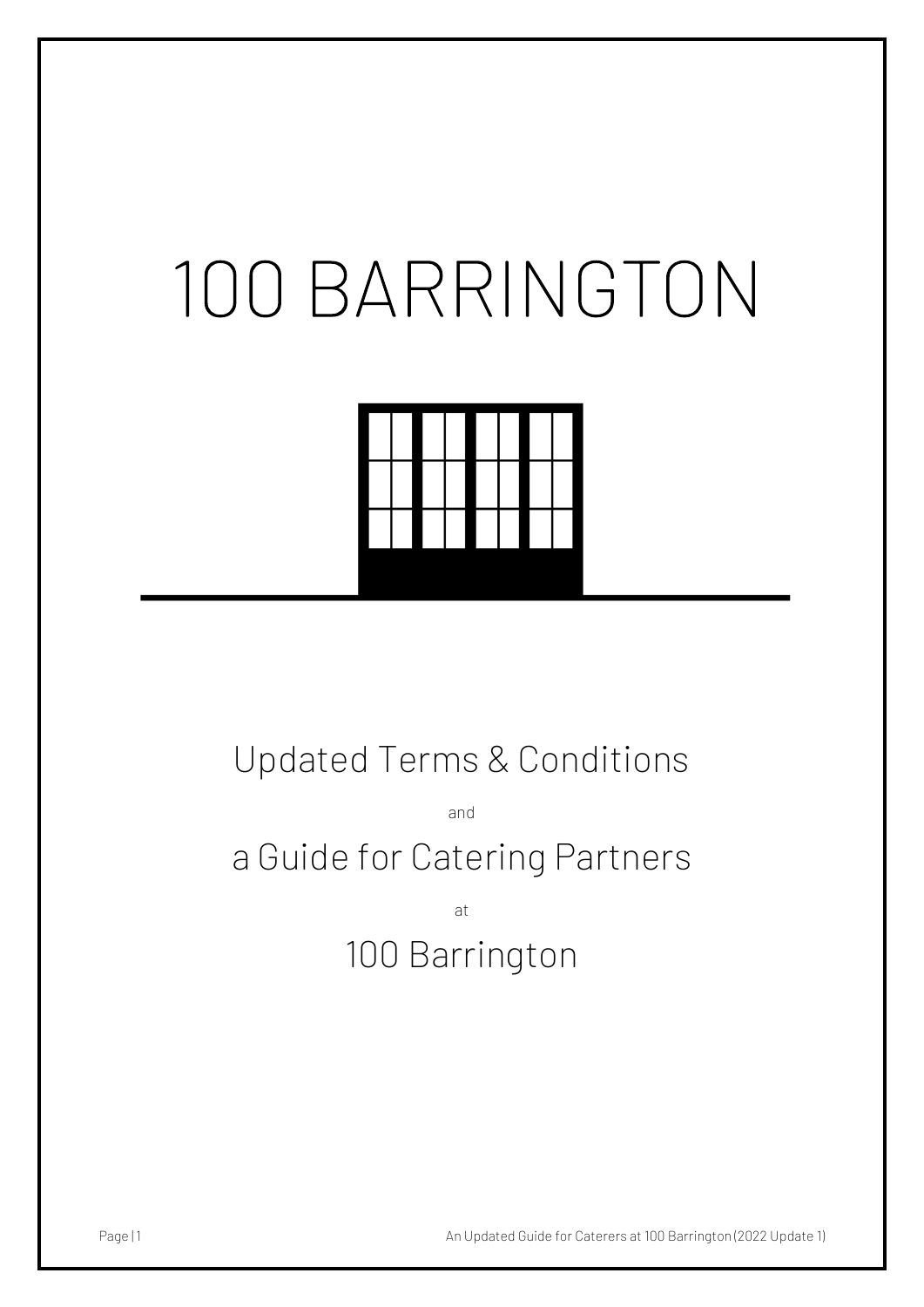### Accessing 100 Barrington

- Access to 100 Barrington for full-day events is from 9 a.m., from this point the catering team will have access to the catering space (known as Arch 540). After this time, ovens, flatware, glassware, and all other catering supplies can be delivered to the venue.
- It is the Caterer's responsibility to ensure that a member of their team is on site to meet subcontractors who may be making deliveries.

This does not need to be the Event Manager.

We will require the name and contact number of this person at least 24 hours in advance.

#### Departing From 100 Barrington

• Unless due to extenuating circumstances – and only then when expressly agreed with 100 Barrington – all catering equipment must be collected on the night of the event.

These collections should be scheduled between 01.00 and 01.45 (02.00 and 02.45 for some events) from the main black gates on Barrington Road, post code SW9 7JF.

- All food waste must be removed by the Caterer on the night of the event.
- For all other waste, 100 Barrington will provide specific bags for glass, recycling and general waste.

All liquid should be emptied prior to putting glass in bags.

All bags should be put in the large wheelie bin provided in the car port area.

No bags should be left on the floor in the car port area.

#### Staffing & Event Management

- It is the Caterer's responsibility to ensure that the event is appropriately staffed at all times, with well trained, experienced staff.
- As our partner, the Event Management and supplying of a designated Event Manager falls under your purview.

Some clients may be bringing an additional wedding planner, or coordinator, but the overall Event Management for the event must be through you directly.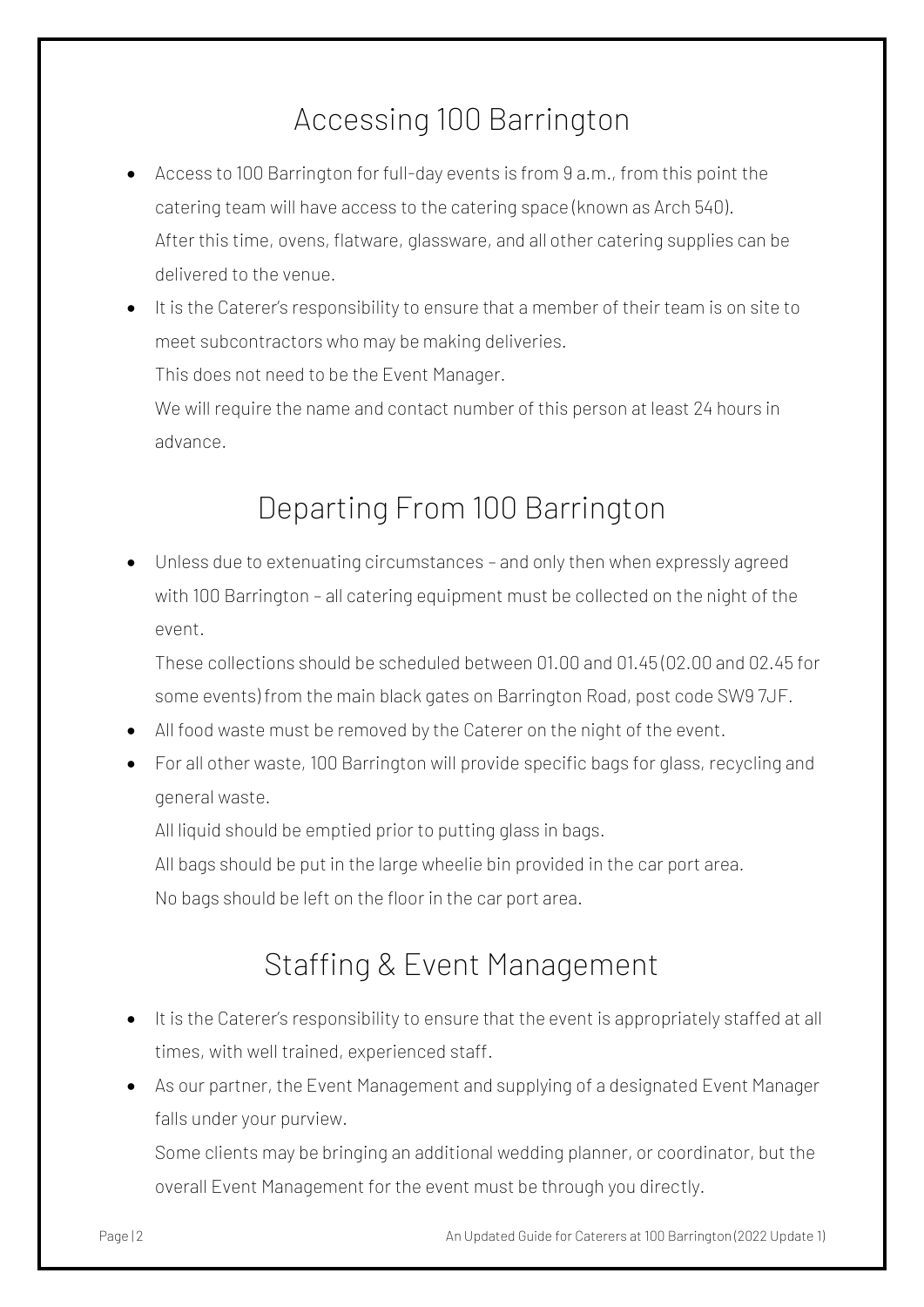- The Event Manager must be on site for the duration of the event.
- The Caterer must appoint a point person who is the main point of contact on the day for 100 Barrington's Duty Manager and the client's Wedding Planner; this should be your allotted Event Manager.
- The designated Event Manager must be on site until the end of the event.
- The venue must remain sufficiently staffed until the end of the night; for a reception of over 100 people, there is a minimum of four bar staff required.
- All staff must be over the age of 18.
- You must ensure that all staff are legally permitted to work in the UK.
- In addition to staffing the kitchen, it is the Caterer's responsibility to ensure that ample staff are scheduled to cover:

In addition, for Mixed Hire:

For all hires:

- venue set-up
- bar stocking
- food service
- waste management reception staffing bar de-stocking
- clean down
- 
- 
- glass collection
- In addition, for Dry Hire: • bar staffing
- reception drinks collecting glassware
	-
	- clean bar space

#### Setting and Clearing

It is the Caterer's responsibility to coordinate and staff the setting and clearing of each space for each section of the day.

This includes:

- setting and clearing of chairs for the ceremony;
- setting, decorating and clearing the tables and chairs for dinner;
- setting and clearing for dancing;
- setting and clearing for evening food;
- clearing down any remaining furniture at the end of the evening.

It is the responsibility of the Caterer to ensure that all chairs and tables are transported to and stowed in the rear of Arch 540 in an appropriate manner.

In addition to furniture, it is the Event Manager's responsibility to ensure that all decoration is removed from the space at the end of the evening.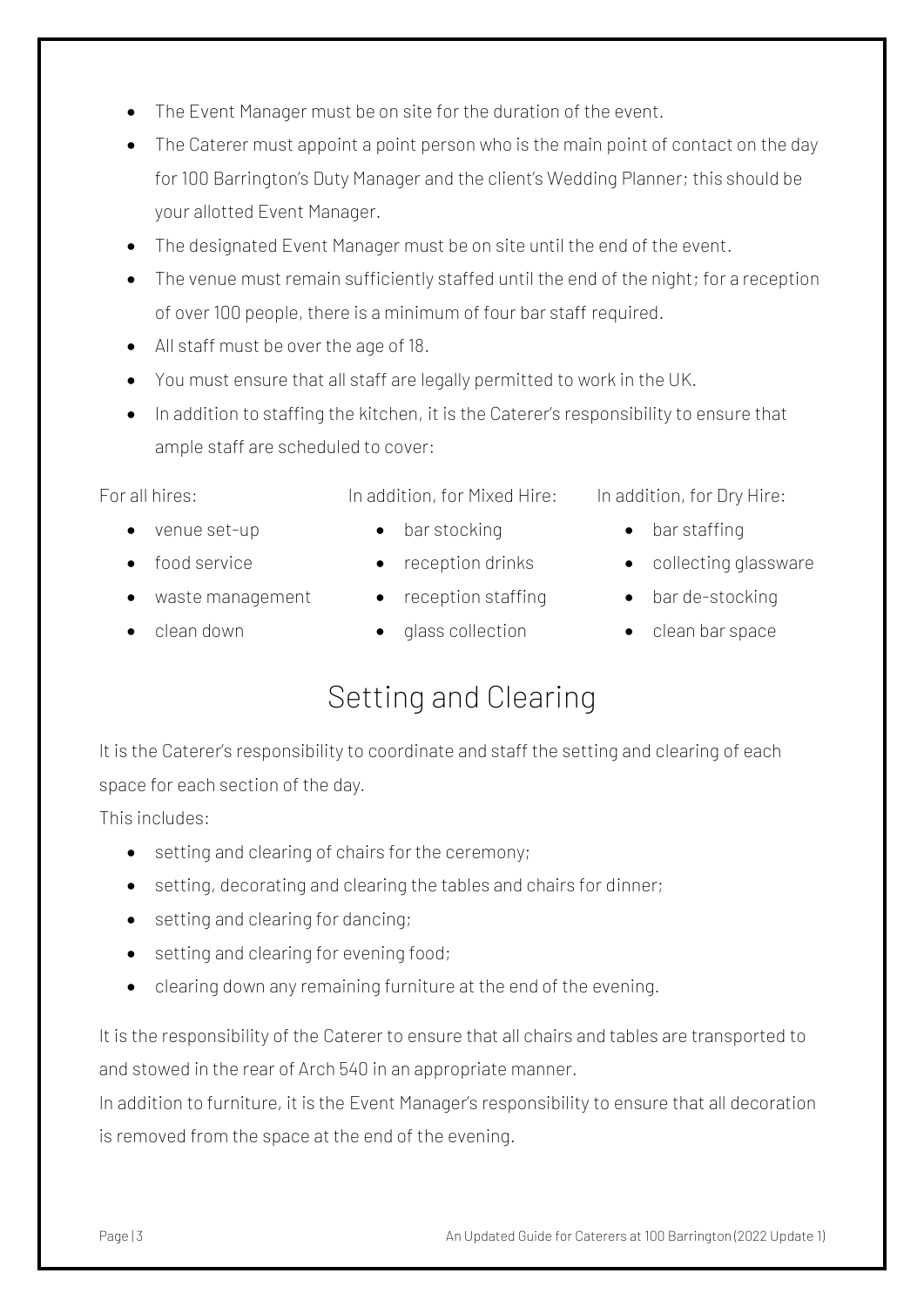## Running the Bar

Clients at 100 Barrington are offered the choice of Dry Hire, Mixed Hire (weddings only) and Wet Hire, full information on which can be found [here.](mailto:https://www.100barringtonroad.com/bar)

If the client choses Dry Hire, staffing the bar falls to the chosen Caterer.

Please bare the following in mind when event planning:

- All glassware must be hired in for the event and will be returned to the subcontractor unwashed.
- There is no glass wash facility available for Dry Hire at 100 Barrington.
- All bar paraphernalia, including tongs, shakers, ice buckets, bottle openers, knives, chopping boards must be brought in.
- 100 Barrington does not have ice machines, nor do we have freezer space available; the delivery and suitable storage of ice is the reasonability of the Caterer.
- The shelving behind the bar is an antique and needs to be respected by staff working behind the bar. Chopping boards should be used at all times without exception and surfaces should be kept clean and dried off on a regular basis.
- The bar top is zinc and will mark when coming into contact with anything acidic (lemon juice etc.). 100 Barrington appreciates that it is a working bar and obviously there will be spillages etc. but would appreciate it if you could please make sure all staff are aware of this.
- If anyone under 18 years of age is found with alcohol both the child and adult accompanying them will be asked to leave the venue immediately.
- Service of drinks: Outside of a seated meal, the service of drinks must be made by a member of staff; guests may not help themselves.
- 100 Barrington are the only providers of a pay bar.
- 100 Barrington operates a Challenge 25 policy at the venue. Therefore, anybody who appears to be under the age of 25 MUST be asked to provide photo ID to prove that they are over the age of 18 (e.g., passport, photo driving licence, or valid photo ID card with a holographic mark such as Citizen Card, Validate, or an EU Identity card). Security staff will be monitoring this, but please ensure all your staff are aware.

If the client choses Mixed Hire, staffing the bar falls to the chosen Caterer up to and including dinner, after which our Barrington house team take over the bar service. Please bare the following in mind when event planning:

Page | 4 **An Updated Guide for Caterers at 100 Barrington (2022 Update 1)**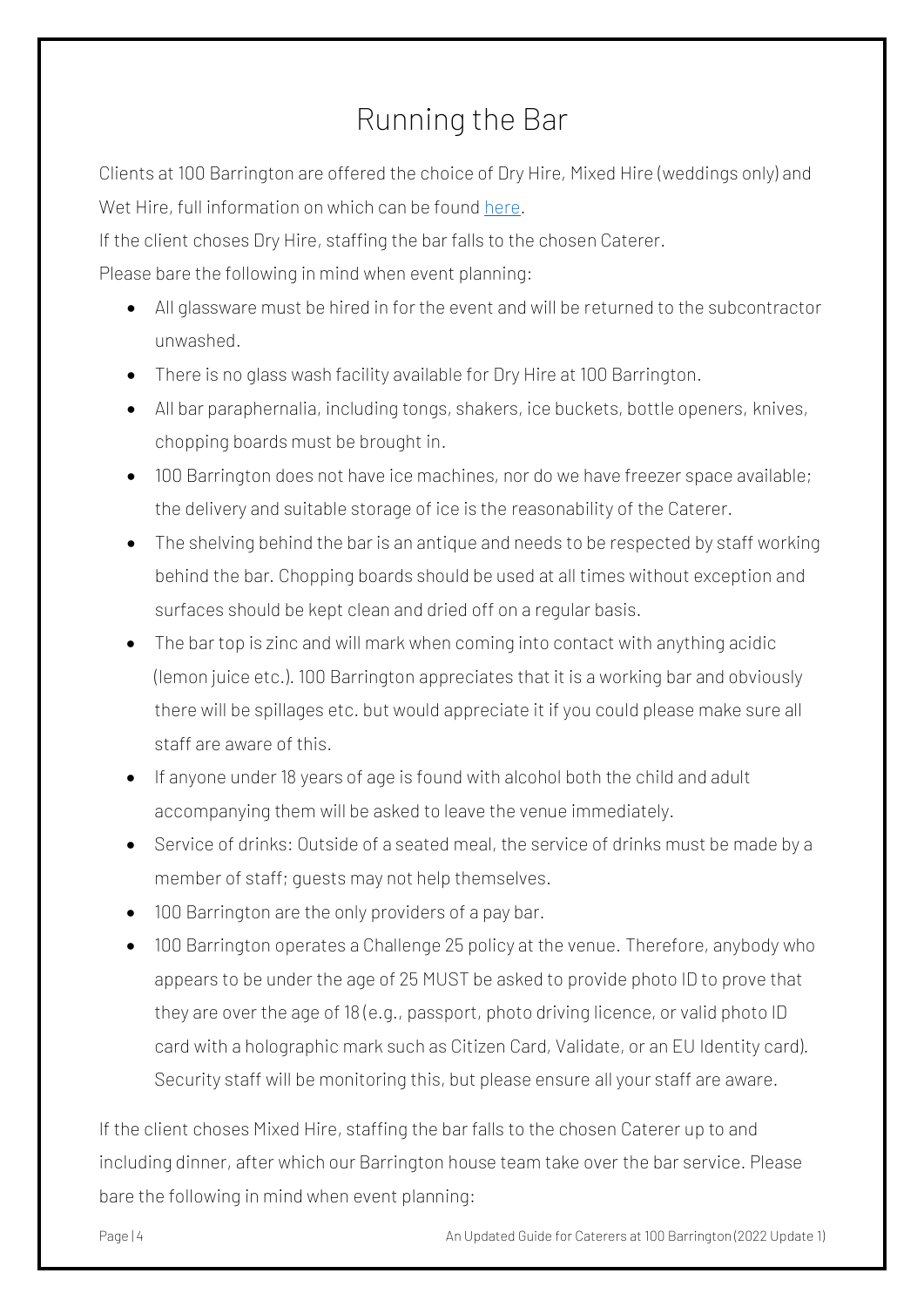- Unless agreed otherwise, all glassware used for a Mixed Hire is Barrington's house stock; if a client chooses not to use our glassware, enough glassware must be subhired to cover the evening bar service, too. If a client asks you to hire glassware for a Mixed Hire, please speak to [Dan at Barrington](mailto:dan@100barrington.co.uk) before confirming an order to ensure that the chosen glassware is suitable for the evening service.
- The Caterer is still responsible for clearing all glassware used for the dinner service.
- The bar will be partly stocked ready for the evening; please brief your staff that this is not to be used during the day.
- The fridge at the right-hand end of the bar and the main bar back will be at your disposal for the preparation and service of reception drinks.
- As soon as dinner has started, your team will need to clear all of your daytime stock away so that the bar can be set and stocked by the evening team.
- All unused drinks should be stored in the Duty Manager's office for collection by the couple the next day.

If the Client choses Wet Hire, the bar provision is only available through 100 Barrington.

#### In Arch 540

- No gas is to be used on site.
- All electrical items brought on site must have been PAT tested and be up to date.
- Power ports must not be overloaded; ovens and other appliances with a large pull on electricity must be appropriately spread; the Barrington Duty Manager can confirm this on the night.
- Arch 540 must be fully clear and cleaned clear before you leave the premises, this includes all food waste to be taken off site.
- Damages to the property or fixtures and fittings in Arch 540 by staff members whether accidental or otherwise, or any acts of vandalism will be paid for by the Caterer.
- There are fire alarm heads in 540 which, if triggered, sounds across the venue and may necessitate an evacuation of the whole of 100 Barrington. Please bare this in mind when using the arch.
- As stated above, ALL food waste and remnants must be removed from the premises on the night of the event by the carter. This may not be disposed of in 100 Barrington's bins.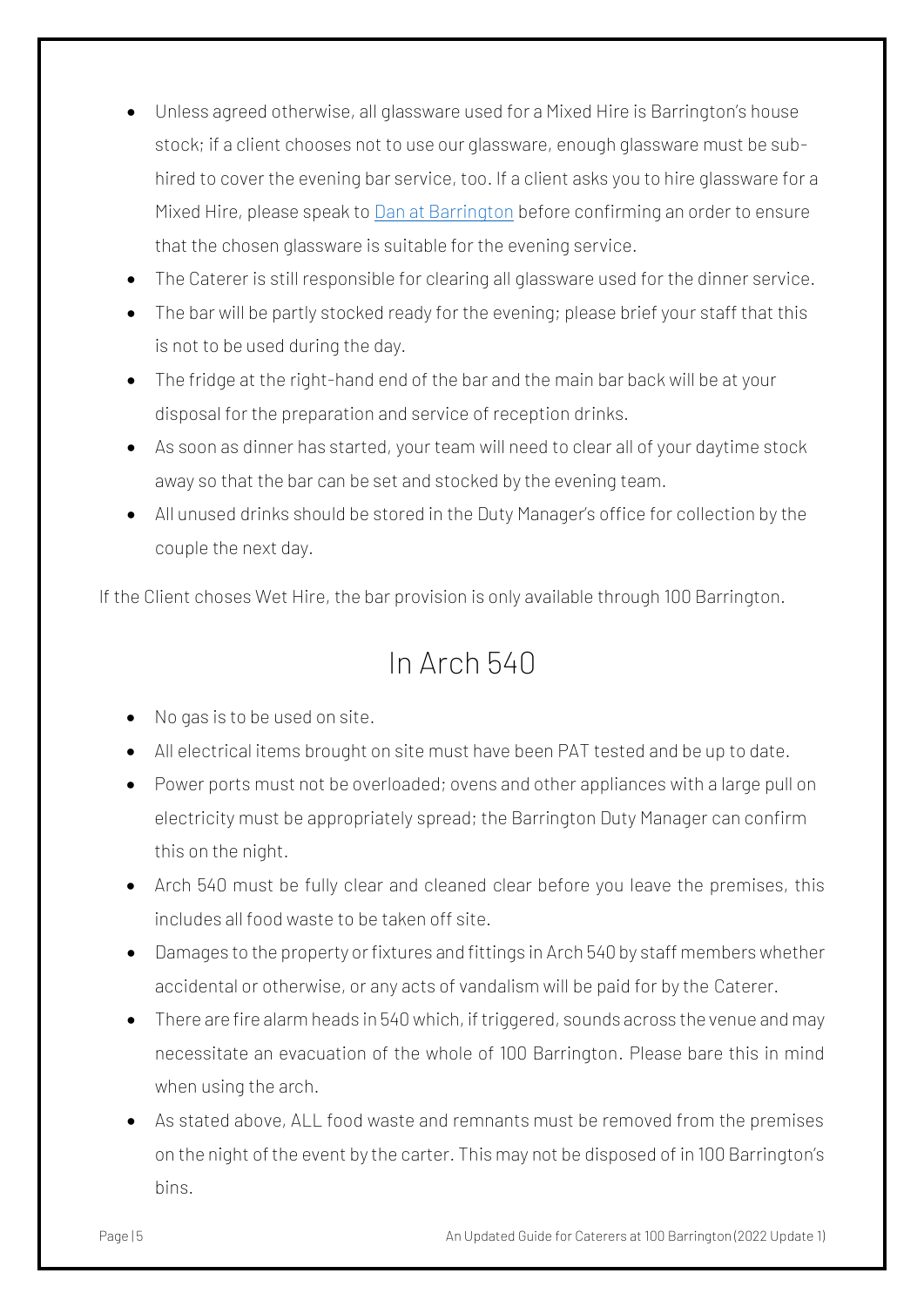# Info For Clients

For your information, this is the excerpt from our client info pack about booking Caterers:

*You have now nailed down your venue and confirmed your registrar. Now comes the fun bit: choosing your Caterer.*

*100 Barrington have partnered with a [wide selection of catering teams,](https://pub.lucidpress.com/100BARRINGTON#D_N2bFP292zm) creating a rolodex that can cater for just about every budget and palate. These Caterers have been chosen because of their ethos, the quality of what they produce and because they fully understand the idiosyncrasies of our venue and the expectations therein. Do note that we do not receive any sort of commission for your booking with any of our partners; these are simply individuals and companies in whom we have confidence.* 

*We cannot stress the following piece of advice strongly enough: we highly, highly, HIGHLY recommend that you book one of our partners to cater for your wedding. Please note that if you are set on using a Caterer outside of our pre-approved list, there will be a surcharge of £250+ VAT to cover the additional staffing and management required.*

*The role of the Caterer here at Barrington is not just cooking and plating; they also have considerable additional responsibilities that most catering companies would not expect. Please do [make contact](mailto:100barringtonroad@gmail.com) with any of the team here if you are considering a Caterer from outside our list.*

*A quick note about meals for others: whilst you are by no means obliged to, it's customary for meals (main course only) to be provided for the wedding photographer, duty manager and security staff at your wedding – adding these six extra meals to your schedule goes down a treat with the staff working for you that day.*

*Whilst we are hovering around the subject of food, we heartily recommend supplying your guests with some evening sustenance; this is especially important if you are inviting evening guests.*

*All of our catering partners offer evening catering packages; these are usually either circulated by waiting staff or a served as an evening buffet.* 

*Choosing evening food from a Caterer different to your main supplier has additional complications that need to be factored into your planning; please make sure you [talk to us](mailto:100barringtonroad@gmail.com) before you book a separate Caterer.* 

*We recommend serving your evening food no earlier than 9 p.m.*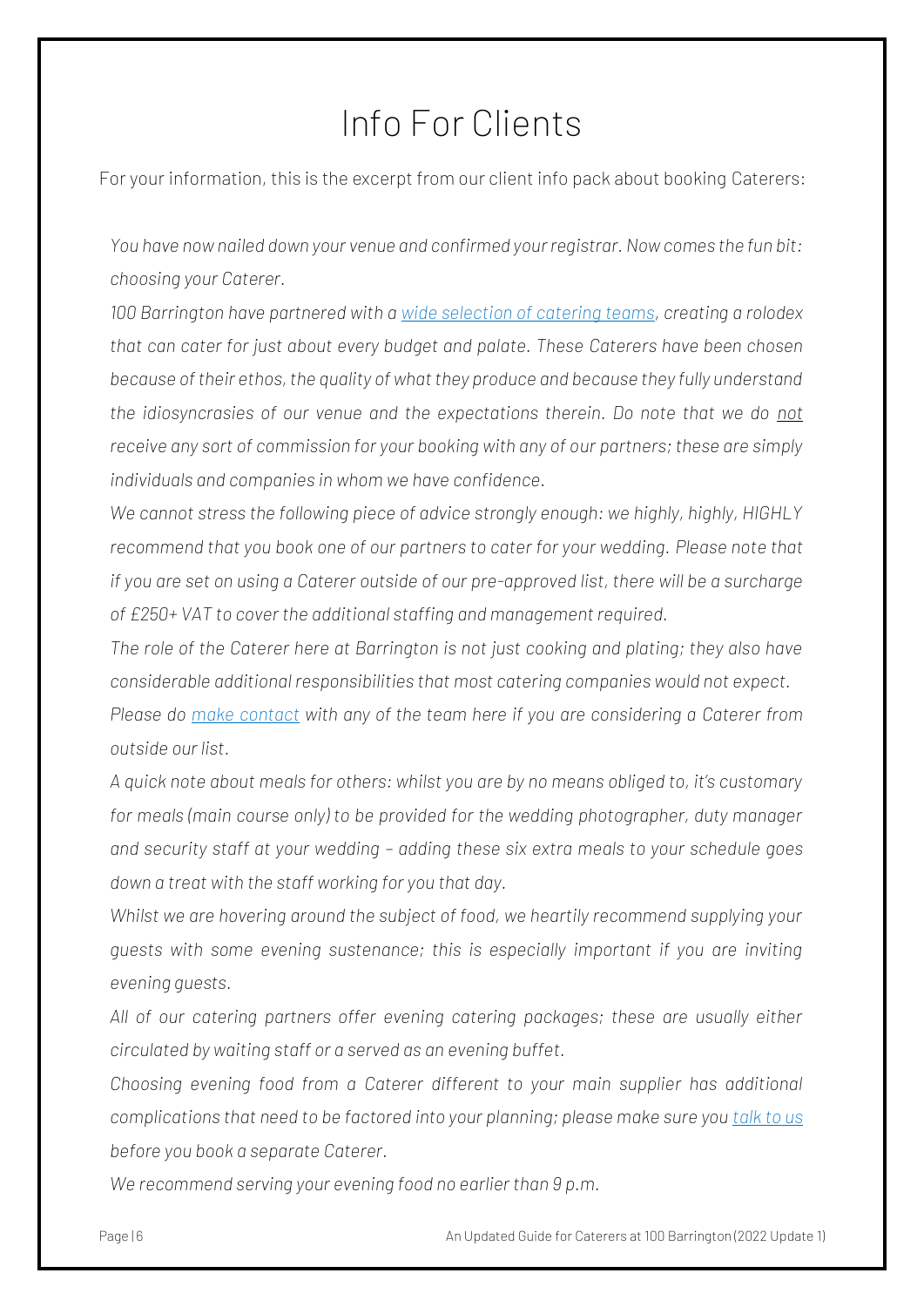### Alcohol, Drugs and Smoking

- 100 Barrington operates a zero-tolerance policy to illegal drugs being brought onto the premises. Anybody (including staff) found with illegal drugs in their possession will be evicted from the venue immediately. SIA security personnel will conduct searches at their discretion if they suspect drug use by anyone on site.
- In addition, staff must not be taking prescription medication with side effects that will impede their ability to perform their allotted task.
- Staff must not arrive at 100 Barrington under the influence of alcohol, nor may they consume ANY alcohol whilst on shift. Any member of staff found to be intoxicated will be asked to leave.
- 100 Barrington operates a no-smoking policy on site for staff. If staff wish to smoke during a break, this must be done behind the venue, on Brixton Station Road. Staff must not be identifiable as Barrington staff and must thoroughly remove any smell or trace of having smoked before returning to their shift.
- Once their shift has been completed, staff may not socialise in areas open to guests.

#### At 100 Barrington in General

- No open flame to be used on site, including candles.
- The staff toilet in arch 540 is fitted with a SaniFlow system. It is the responsibility of any supplier bringing staff on site who use this toilet to make sure that their staff are aware that nothing except toilet paper is flushed. Any damage caused to the SaniFlow system (and the associated costs) due to other items being flushed will be the responsibility of the supplier.
- CCTV is in use in our premises as a condition of our licence, this is for maintaining public safety, the security of property and premises and for preventing and investigating crime.
- All certificates relating to Caterers needs to be provided to 100 Barrington at least one month prior to an event that you are providing catering for.